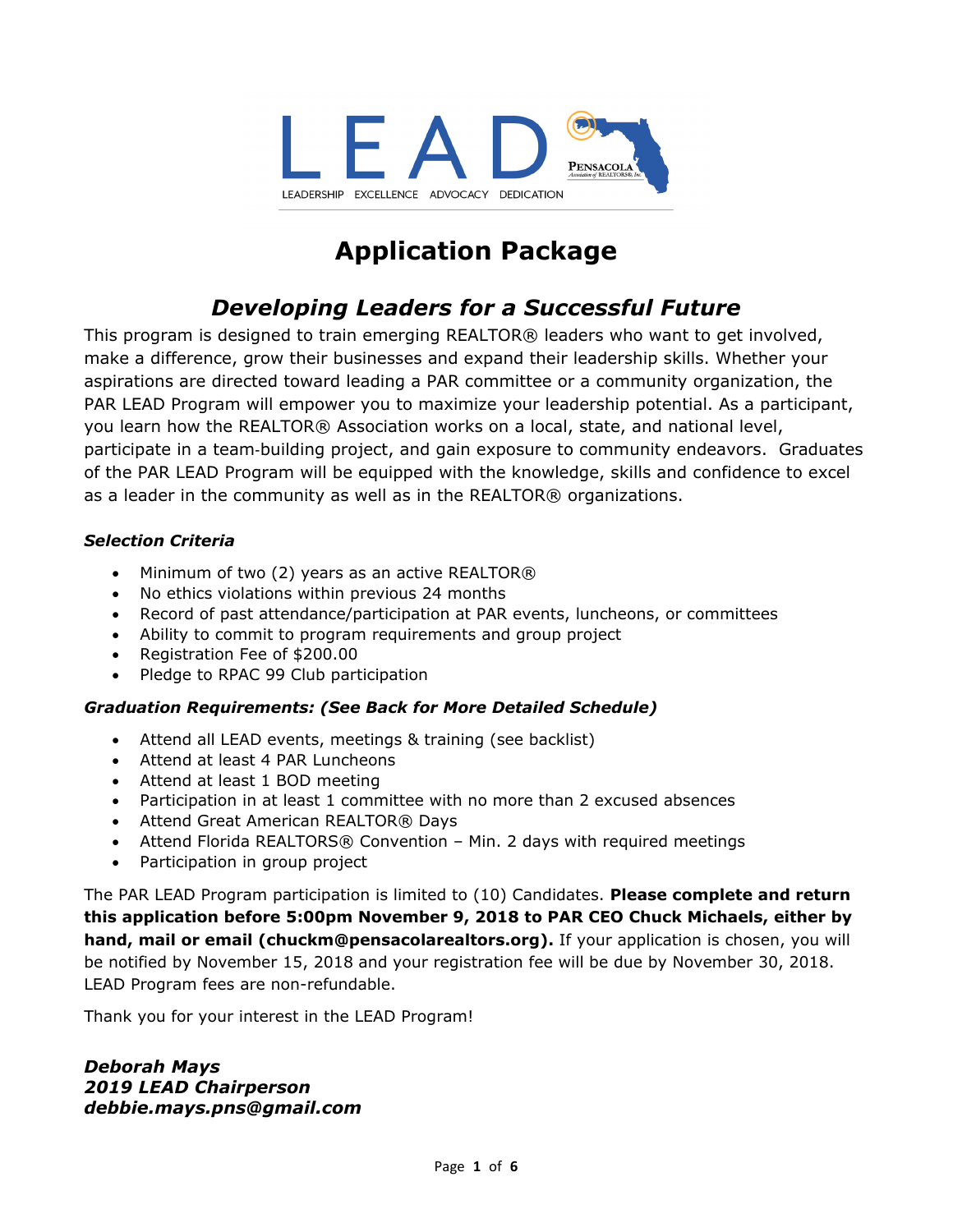### **LEAD Proposed Sessions for the Year:**

| <b>Month</b>           | <b>Description</b>                                                                 |
|------------------------|------------------------------------------------------------------------------------|
| January 17th           | Meet and Greet with Past Leaders Panel Toast and appetizers                        |
| $3:30 - 5:00$          |                                                                                    |
| February 6th           | How PAR operates with CEO Chuck Michaels (combo of association organization topics |
| $3:30 - 5:00$          | and intro to core standards, committees and offices)                               |
|                        | Plus Initial Project Meeting                                                       |
| March 19th             | GARD $(18th-20th) - Day trip for Logistic visits$                                  |
| April 11 <sup>th</sup> | Governmental Affairs Meeting & RPAC Speaker TBD                                    |
| 8:30-10:30             |                                                                                    |
| May 9th                | Governmental Breakfast                                                             |
| 8:00am                 |                                                                                    |
| June                   | Open for participants to meet regarding their project                              |
| July 24th              | Prep for FL Convention - Networking, hints, assignments, schedules                 |
| 10:00am                | (after BOD and RPAC meetings)                                                      |
| August                 | Florida REALTORS® Convention (Aug 21-25 <sup>th</sup> )                            |
| $23^{rd} - 24^{th}$    | - Governance required (Aug. 23rd & $24th$ ) but full conference is optional        |
| August 28th            | BOD Meeting Aug 28 <sup>th</sup> - Attendees report to the BOD                     |
| 8:30am                 | Followed by debriefing to committee                                                |
| Sept. 26th             | FL REALTORS® Visitor (Speaker for luncheon as well)                                |
| 9:00am                 |                                                                                    |
| October-TBD            | Project presentation followed by speaker regarding local issues                    |
| November               | Recognition at November Luncheon                                                   |

## **Estimated Cost to Member for Participation**

| <b>Description</b>                                                                | <b>Mandatory</b> | *Optional |
|-----------------------------------------------------------------------------------|------------------|-----------|
| LEAD Program Registration Fee                                                     | \$200.00         |           |
| RPAC Pledge                                                                       | 99.00            |           |
| GARD - PAR will cover \$50 registration and standard travel                       | .00              |           |
| FL Convention - Governance sessions required - 2 days                             |                  |           |
| Registration - PAR will cover if not eligible under 1 <sup>st</sup> time attendee | .00              |           |
| promotion                                                                         |                  |           |
| Lodging - PAR covers 2 nights or up to \$400                                      | .00              | \$400.00  |
| extra nights or balance responsibility of participant                             |                  |           |
| Travel - PAR cover driving \$500 per auto with minimum 2 LEAD                     |                  | TBD       |
| members or \$250 coverage per person                                              |                  |           |
| Meals & Misc - PAR will cover up to \$300                                         |                  | 200.00    |
| TOTAL                                                                             | \$299.00         |           |

\*Optional costs are estimates based on member electing to attend the full conference and will vary by person. Additional travels costs will be incurred if you decide to fly or drive alone.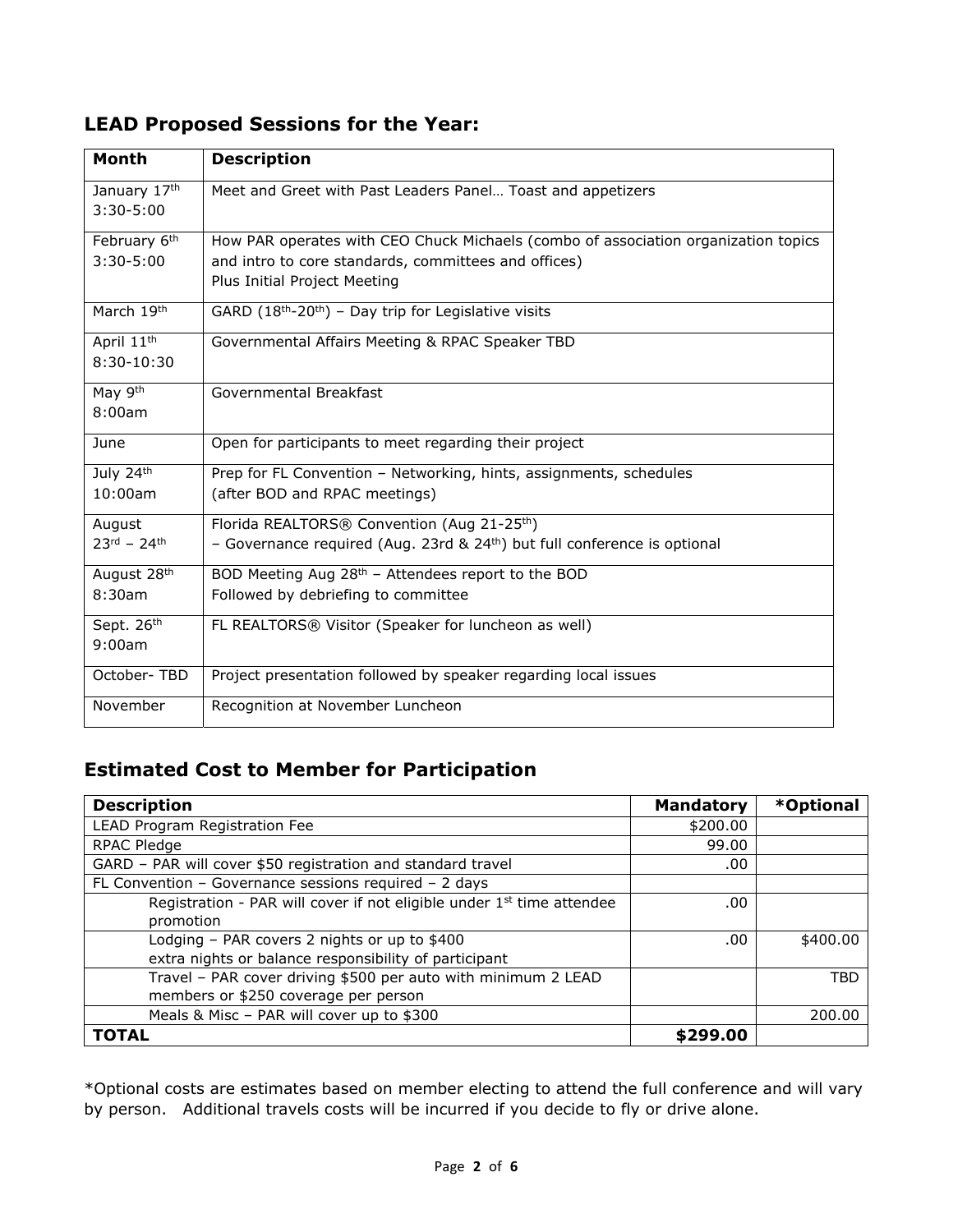

*Please read the application carefully and answer all questions thoroughly. Attach extra paper if additional space is needed in answering any questions. Due by 5 p.m. November 9th* 

| priority of the Pensacola Association of Realtors® LEAD Program and if chosen as a candidate, I<br>agree to complete and participate in all required activities. I understand that if I have any<br>unexcused absences I will be dropped from the LEAD Program, will not graduate, and the<br>registration fee is nonrefundable. If I am not able to fulfill any portion of my commitment, I will<br>immediately notify in writing, the LEAD Chairperson, the CEO, and the President of the Pensacola |  |  |  |
|-------------------------------------------------------------------------------------------------------------------------------------------------------------------------------------------------------------------------------------------------------------------------------------------------------------------------------------------------------------------------------------------------------------------------------------------------------------------------------------------------------|--|--|--|

 I acknowledge with my signature below that I agree and commit to complete all participation requirements as detailed in this LEAD application in order to graduate.

a professional manner at all times in person and online.

Association of Realtors®. I understand as a participant, I represent PAR and will conduct myself in

Applicant Signature: \_\_\_\_\_\_\_\_\_\_\_\_\_\_\_\_\_\_\_\_\_\_\_\_\_\_\_\_\_\_\_ Date: \_\_\_\_\_\_\_\_\_\_\_\_\_\_\_\_

*BROKER HEREBY RECOMMENDS APPLICANT FOR THE PENSACOLA ASSOCATION OF REALTORS® 2019 LEAD PROGRAM AND ACKNOWLEDGES THAT ATTENDANCE IS REQUIRED FOR ALL ACTIVITIES/EVENTS FOR THE DURATION OF THE COURSE*.

| <b>Broker Si</b><br>Signature: |  |
|--------------------------------|--|
|--------------------------------|--|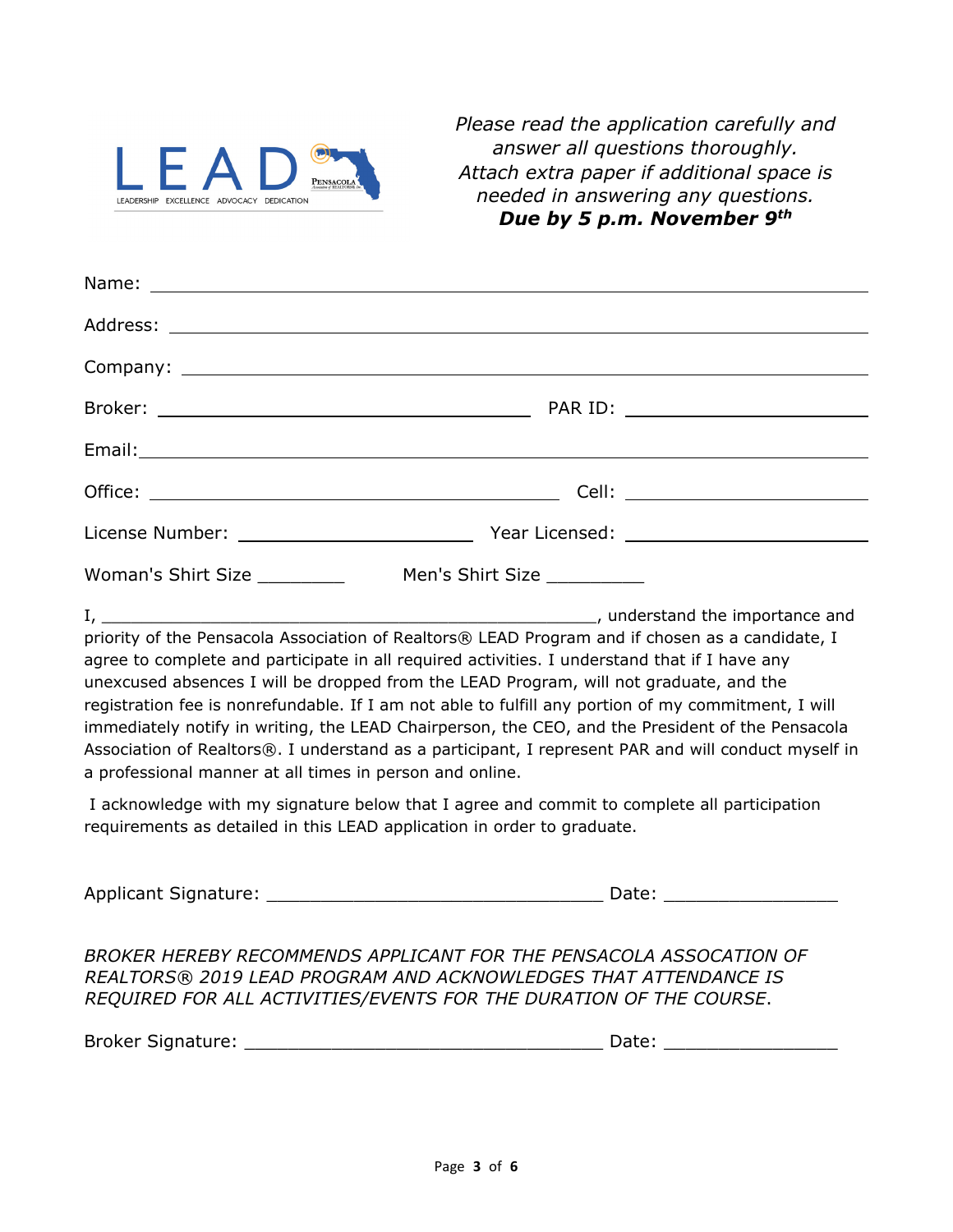

# **2019 PAR LEAD APPLICATION**

Applicant Name: \_\_\_\_\_\_\_\_\_\_\_\_\_\_\_\_\_\_\_\_\_\_\_\_\_\_\_\_\_\_\_\_\_\_ Date: \_\_\_\_\_\_\_\_\_\_\_\_\_\_

How long have you been an active Realtor® and what is your area of expertise? (e.g., residential, commercial, property management, etc.)

Educational Background. (include designations and/or special awards):

Past work experience outside of the real estate industry, skills and knowledge that you believe will help you complete the program.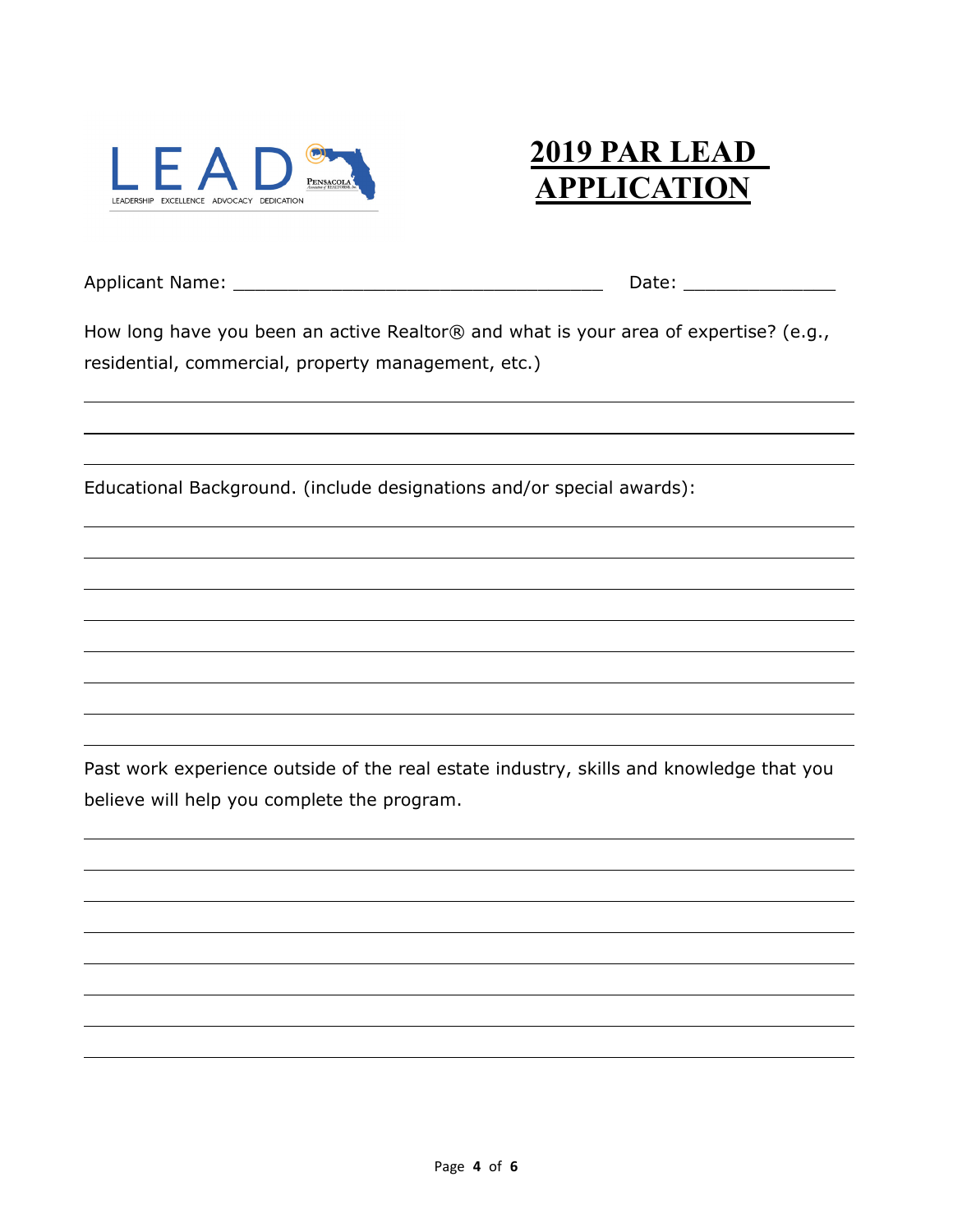What, if any, involvement have you had with PAR thus far (e.g., attendance at PAR events, service on a PAR committee or project, etc.)?

| Briefly describe your career goals.                          |
|--------------------------------------------------------------|
|                                                              |
|                                                              |
|                                                              |
|                                                              |
|                                                              |
|                                                              |
|                                                              |
|                                                              |
| How do you personally hope to benefit from the LEAD Program? |
|                                                              |
|                                                              |
|                                                              |
|                                                              |
|                                                              |
|                                                              |
|                                                              |
|                                                              |
|                                                              |